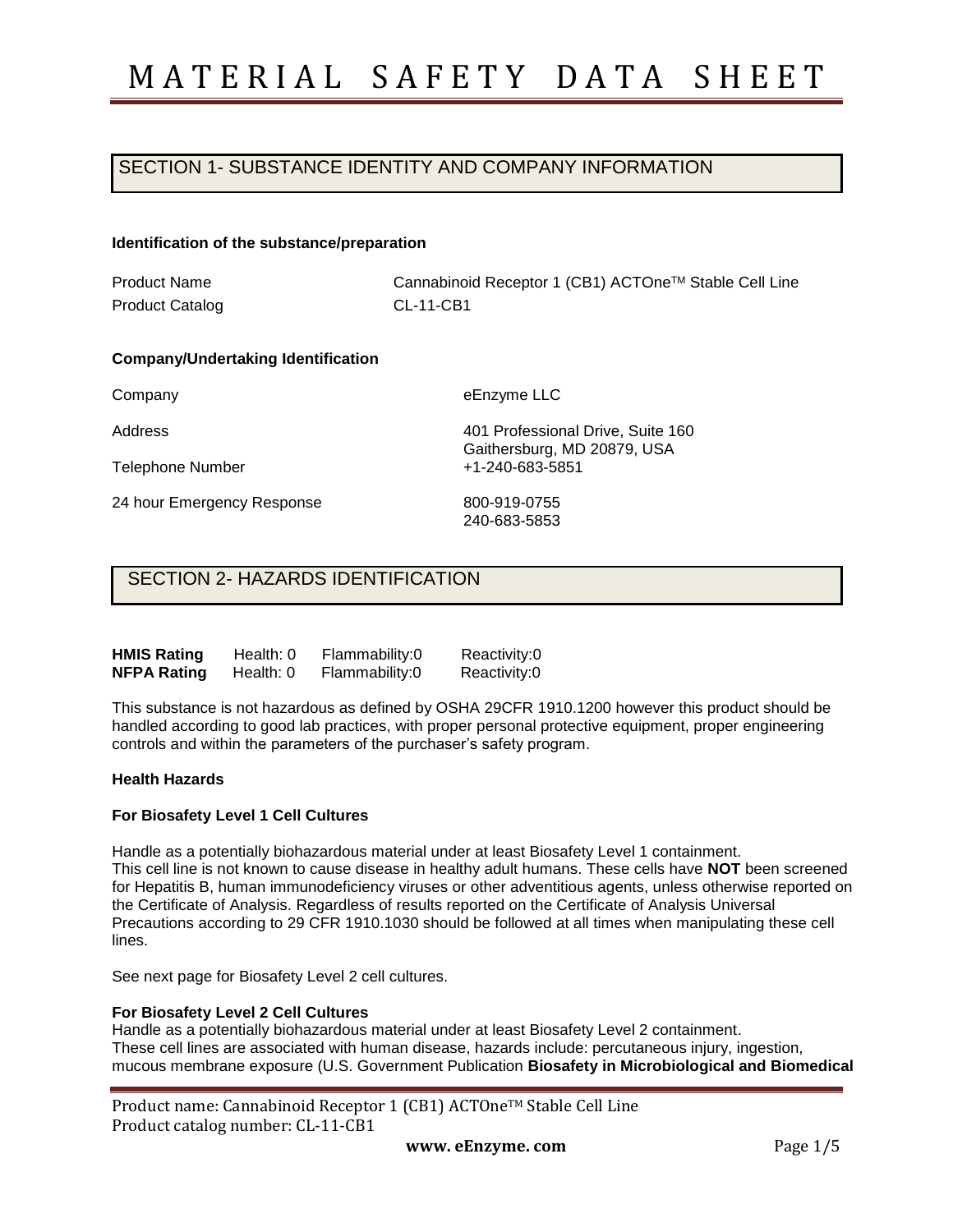**Laboratories)**. These cells have **NOT** been screened for Hepatitis B, human immunodeficiency viruses or other adventitious agents, unless otherwise reported on the Certificate of Analysis. Regardless of results reported on the Certificate of Analysis Universal Precautions according to 29 CFR 1910.1030 should be followed at all times when manipulating these cell lines.

# SECTION 3- COMPOSITION/INFORMATION ON INGREDIENTS

Either frozen or growing cells shipped in liquid cell culture medium (a mixture of components that may include, but is not limited to: inorganic salts, vitamins, amino acids, carbohydrates and other nutrients dissolved in water). Frozen Cultures may also contain a 5%-10% solution of Dimethyl sulfoxide as a cryoprotectant.

### SECTION 4- FIRST AID MEASURES

| <b>Skin contact</b> | Wash off immediately with plenty of water. If symptoms persist, call a<br>physician.                                                            |
|---------------------|-------------------------------------------------------------------------------------------------------------------------------------------------|
| Eye contact         | Rinse immediately with plenty of water, also under the eyelids, for at least<br>15 minutes. Consult a physician.                                |
| Ingestion           | Never give anything by mouth to an unconscious person. If symptoms<br>persist, call a Physician. Do not induce vomiting without medical advice. |
| <b>Inhalation</b>   | Move to fresh air. If symptoms persist, call a physician. If not breathing,<br>give artificial respiration.                                     |
| Notes to physician  | Treat symptomatically.                                                                                                                          |

## SECTION 5- FIRE FIGHTING MEASURES

**Suitable extinguishing media Target Organ Effects**

**Special protective equipment for firefighters**  Wear self-contained breathing apparatus and protective suit. Water spray. Carbon dioxide (CO2). Foam. Dry chemical. No known effects under normal use conditions.

# SECTION 6- ACCIDENTAL RELEASE MEASURES

**Personal precautions**<br> **HMIS Methods for cleaning up**<br> **Coak up with inert absorbent material** Soak up with inert absorbent material.

Product name: Cannabinoid Receptor 1 (CB1) ACTOne™ Stable Cell Line Product catalog number: CL-11-CB1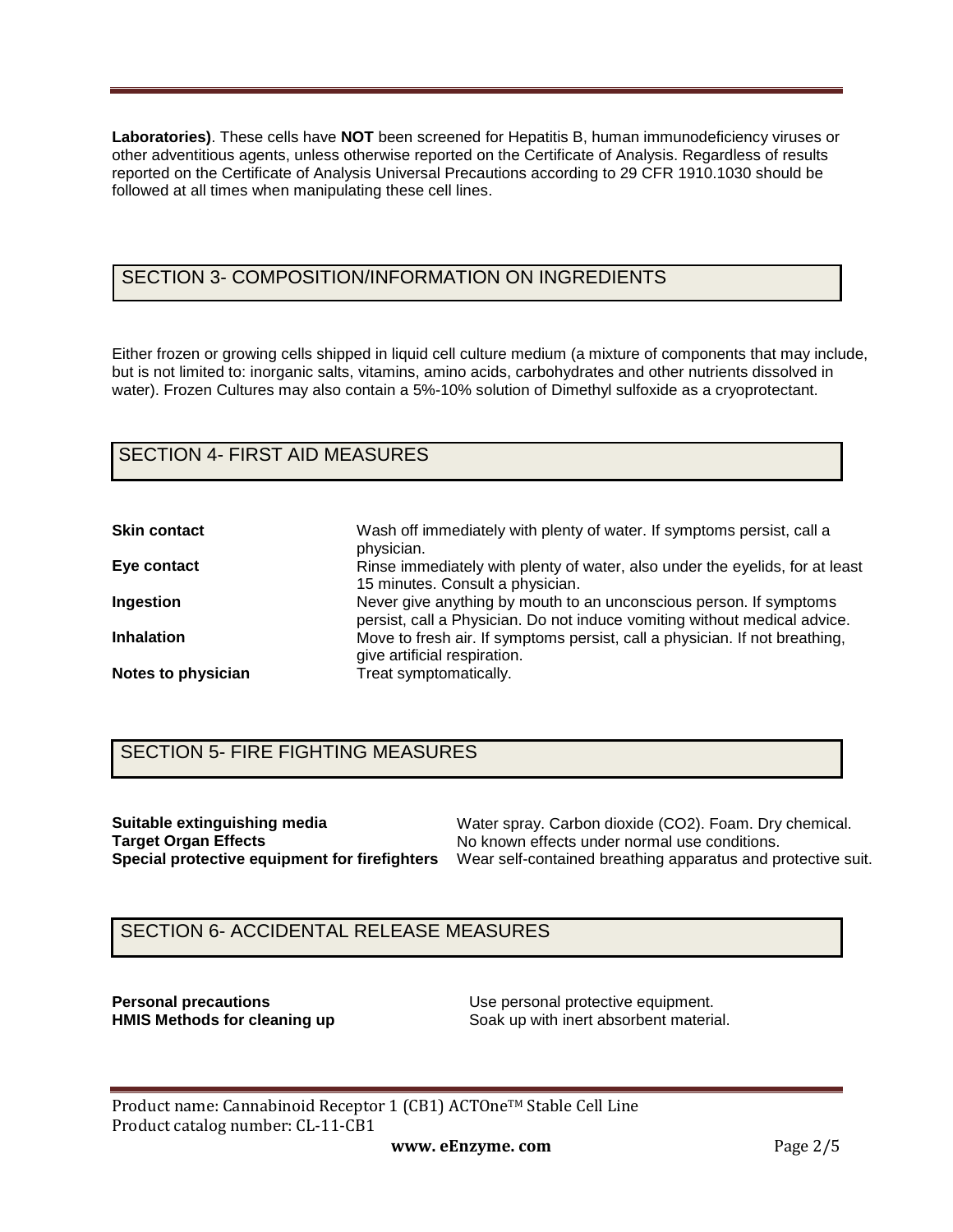### SECTION 7- HANDLING AND STORAGE

**Handling Tandling 1986** Always wear recommended Personal Protective Equipment.<br> **Storage** The Reep in properly labelled containers. **Storage** Keep in properly labelled containers.

# SECTION 8- EXPOSURE CONTROLS/PERSONAL PROTECTION

| <b>Use Personal Protective Equipment</b> | Including Eye Protection, Chemical Resistant Gloves, and appropriate<br>clothing to prevent skin exposure. In addition, a Respiratory<br>program that complies with OSHA 29 CFR 1910.134 and<br>ANSI Z88.2 requirements or European Standard EN 149 must be<br>followed whenever workplace conditions warrant respirator use. |
|------------------------------------------|-------------------------------------------------------------------------------------------------------------------------------------------------------------------------------------------------------------------------------------------------------------------------------------------------------------------------------|
| <b>Engineering Controls</b>              | The use and storage of this material requires user to maintain and<br>make available appropriate eyewash and safety shower facilities. Use<br>fume hood or other appropriate ventilation method to keep airborne<br>concentrations as low as possible.                                                                        |
| <b>Exposure Limits</b>                   | No exposure limits for this material have been established by ACGIH,<br>NIOSH, or OSHA.                                                                                                                                                                                                                                       |

## SECTION 9- PHYSICAL AND CHEMICAL PROPERTIES

### **General Information**

**Form Appearance Odor Boiling Point/Range Melting Point/Range Flash Point Autoignition temperature Oxidizing properties Water solubility**

Liquid No information available No information available °C no data available °C no data available °C no data available °C no data available No information available Soluble

**°**F no data available °F no data available °F no data available °F no data available

## SECTION 10- STABILITY AND REACTIVITY

**Stability Materials to avoid Hazardous decomposition Products Polymerization** 

Stable. No information available. No information available.

Hazardous polymerization does not occur.

### SECTION 11- TOXICOLOGICAL INFORMATION

Product name: Cannabinoid Receptor 1 (CB1) ACTOne™ Stable Cell Line Product catalog number: CL-11-CB1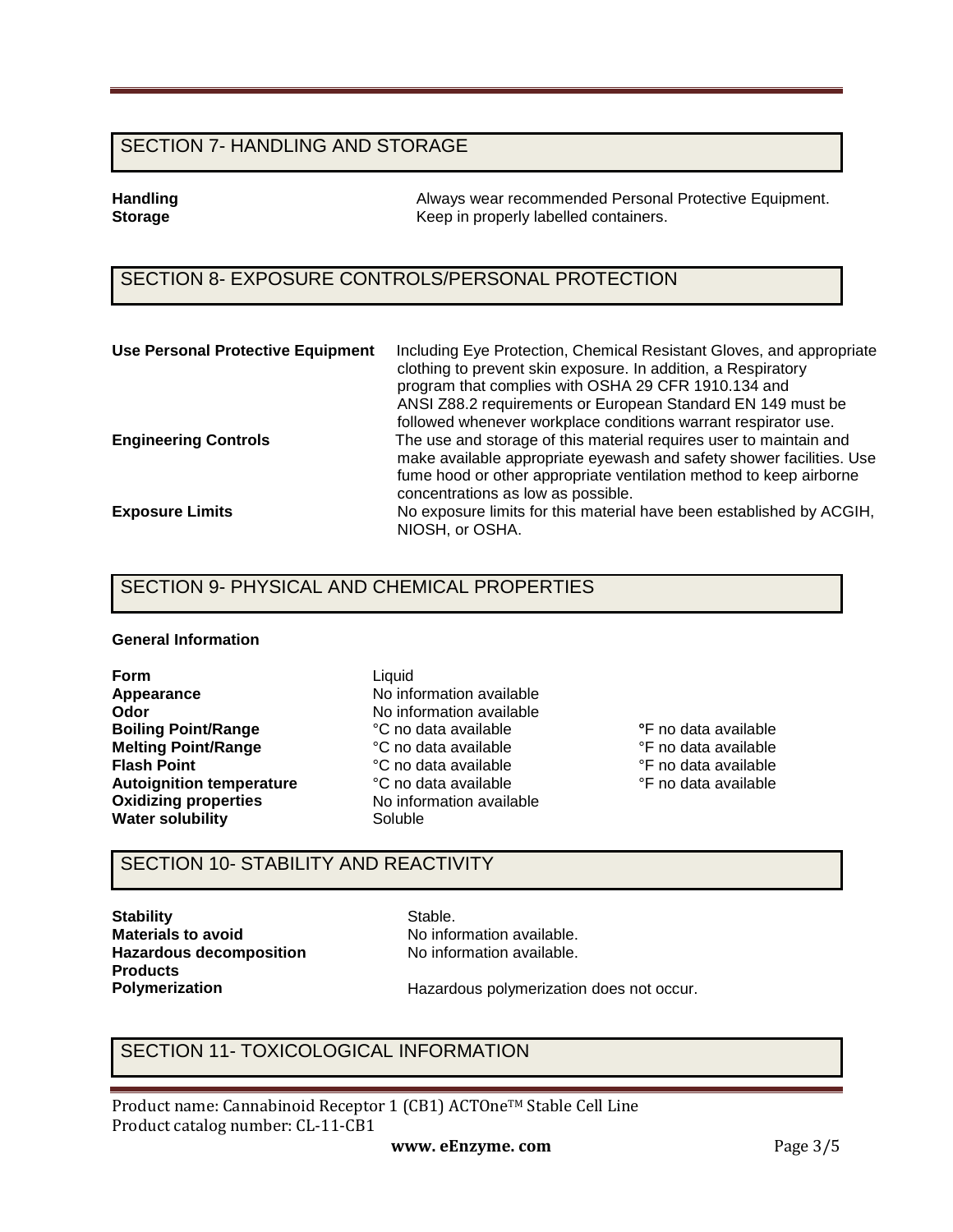### **Acute toxicity**

| <b>Chemical Name</b><br>∟D50 |                       | LD50                 | <b>LC50</b>             |  |
|------------------------------|-----------------------|----------------------|-------------------------|--|
|                              | (oral. rat/mouse)     | (dermal, rat/rabbit) | (inhalation. rat/mouse) |  |
| dimethyl sulfoxide           | 14500 mg/kg Oral LD50 | no data available    | no data available       |  |

### **Principle Routes of Exposure/ Potential Health effects Eyes Skin**

| Components of the product may be absorbed into the body through |
|-----------------------------------------------------------------|
| the skin. May cause skin irritation in susceptible persons.     |
|                                                                 |
|                                                                 |
|                                                                 |
|                                                                 |
|                                                                 |
|                                                                 |
|                                                                 |

May cause eye irritation with susceptible persons.

### SECTION 12- ECOLOGICAL INFORMATION

| <b>Ecotoxicity effects</b> |
|----------------------------|
| <b>Mobility</b>            |
| <b>Biodegradation</b>      |
| <b>Bioaccumulation</b>     |

Daphnia magna. (Water flea) No information available. Inherently biodegradable. Does not bioaccumulate.

# SECTION 13- DISPOSAL CONSIDERATIONS

Decontaminate all wastes before disposal (steam sterilization, chemical disinfection, and/or incineration). Dispose of in accordance with applicable regulations.

## SECTION 14- TRANSPORT INFORMATION

**Proper shipping name Hazard class Subsidiary Class Eyes Packing group UN-No** 

Not classified as dangerous in the meaning of transport regulations. None None None None

# SECTION 15- REGULATORY INFORMATION

Product name: Cannabinoid Receptor 1 (CB1) ACTOne™ Stable Cell Line Product catalog number: CL-11-CB1